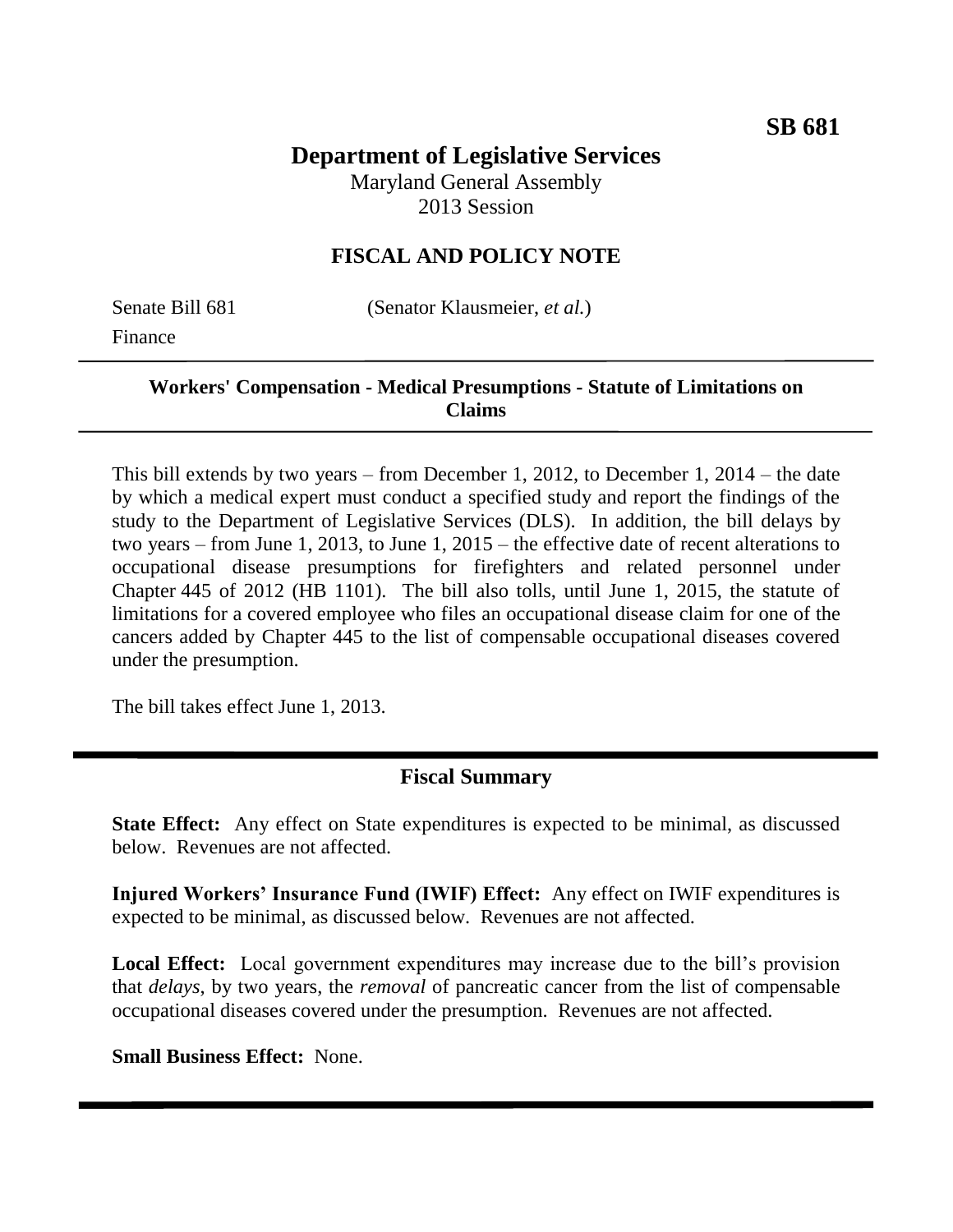## **Analysis**

#### **Current Law/Background:**

#### *Occupational Disease Presumptions Generally*

Workers' compensation law establishes a presumption of compensable occupational disease for certain public employees who are exposed to unusual hazards in the course of their employment. For example, an individual who has heart disease, hypertension, or lung disease resulting in disability or death is presumed to have a compensable occupational disease if the individual is a paid firefighter or firefighting instructor; a sworn member of the Office of the State Fire Marshal employed by an airport authority, a county, a fire control district, a municipality, or the State; or a volunteer firefighter, firefighting instructor, rescue squad member, or advanced life support unit member. (For a volunteer to qualify for the presumption, the individual must have met a suitable standard of physical examination before becoming a volunteer.)

Under current law, any one of the individuals specified above may also be presumed to have a compensable occupational disease if the individual (1) has one of several specified cancers that is caused by contact with a toxic substance that the individual has encountered in the line of duty; (2) has completed a specified period of service as a firefighter, firefighting instructor, rescue squad member, or advanced life support unit member (or in a combination of those jobs) in the department where the individual currently serves; (3) is unable to perform the normal duties of a firefighter, firefighting instructor, rescue squad member, or advanced life support unit member in the department where the individual currently serves; and (4) in the case of a volunteer, has met a suitable standard of physical examination before becoming a volunteer.

Although statute is silent on the issue, occupational disease presumptions have long been considered rebuttable presumptions. Two court decisions address the use of "is presumed" in reference to occupational diseases in current law, specifying that the term "without contrary qualification, should be read to be a presumption, although rebuttable, of fact." (See *Board of County Commissioners v. Colgan*, 274 Md. 193, 334 A.2d 89 (1975); and *Montgomery County Fire Board v. Fisher*, 53 Md. App. 435, 454 A.2d 394, aff'd, 298 Md. 245, 468 A.2d 625 (1983).) However, the Court of Special Appeals has stated that, "after the last injurious exposure to a hazard and the conclusion of employment the nexus between an occupational disease and an occupation becomes increasingly remote." (See *Montgomery County, Maryland v. Pirrone*, 109 Md. App. 201, 674 A.2d 98 (1996).)

SB 681/ Page 2 IWIF advises that cases involving occupational disease presumptions are difficult to contest as the presumptions are nearly impossible to overcome in practice. IWIF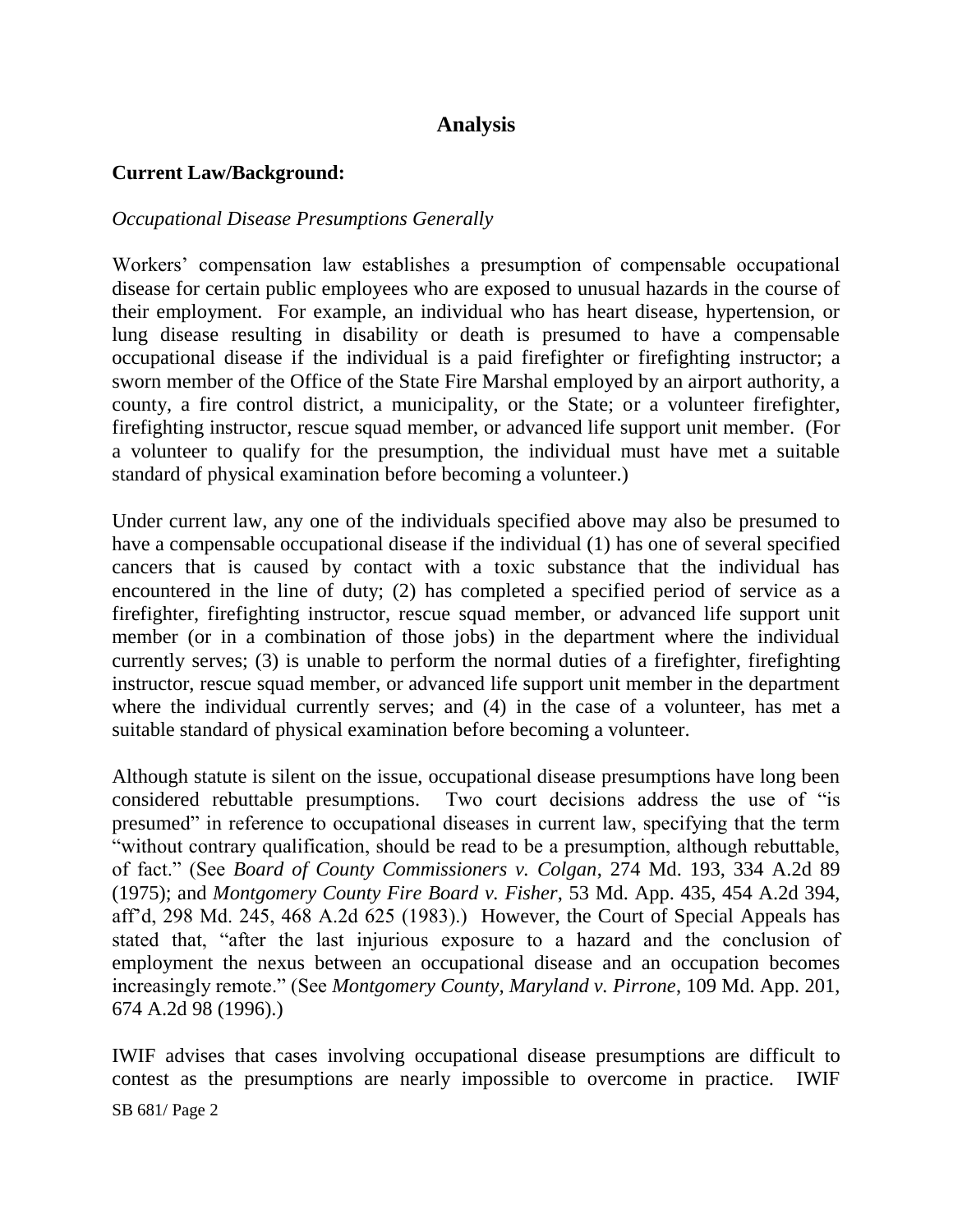estimates (based on a recent review of its claims records) that, over the last 10 years, it has received 413 presumption cases resulting in approximately \$24 million in paid claims.

A number of studies have attempted to characterize the cancer risk associated with exposures related to firefighting operations, and several other studies (including a major study by the National Institute for Occupational Safety and Health) are ongoing.

## *Recent Expansion of Occupational Disease Presumptions for Firefighters and Related Personnel*

Chapter 445 of 2012 (HB 1101) added, to the list of compensable occupational diseases under the presumption, the following: multiple myeloma, non-Hodgkin's lymphoma, brain cancer, testicular cancer, and breast cancer that is caused by contact with a toxic substance that the individual has encountered in the line of duty. However, Chapter 445 also removed pancreatic cancer from the list of compensable occupational diseases and increased the minimum service requirement from 5 to 10 years. All provisions established by Chapter 445 that are related to coverage take effect June 1, 2013.

## *Required Study of Types of Cancers that Firefighters and Related Personnel May Contract in the Line of Duty*

Chapter 445 also required DLS to contract with a medical expert to conduct a study of types of cancers that firefighters and related personnel may contract in the line of duty. The stated purpose of the study was to provide guidance to the General Assembly in order for the General Assembly to determine which types of cancers should be included in the workers' compensation cancer presumption law. The medical expert was required to, by December 1, 2012, report the study's findings to DLS, and the department was required, in turn, to forward the report to specified committees of the General Assembly. Any necessary funding for the study was required to be from sources other than DLS; in the event that adequate funding was not available to pay for the study, DLS was required to notify the Governor, affected stakeholders, and specified committees of the General Assembly and request whether additional funding may be secured in order to proceed.

In the fiscal and policy note for HB 1101, DLS assumed that the department would be able to contract with a medical expert at no cost or that, otherwise, interested stakeholders would provide any funding necessary to contract with the expert. DLS is still in the process of contracting with a medical expert and securing the necessary funding. In its discussions with potential medical experts, DLS has been advised that the study could be completed by the end of calendar 2013 – but not within the originally specified timeframe.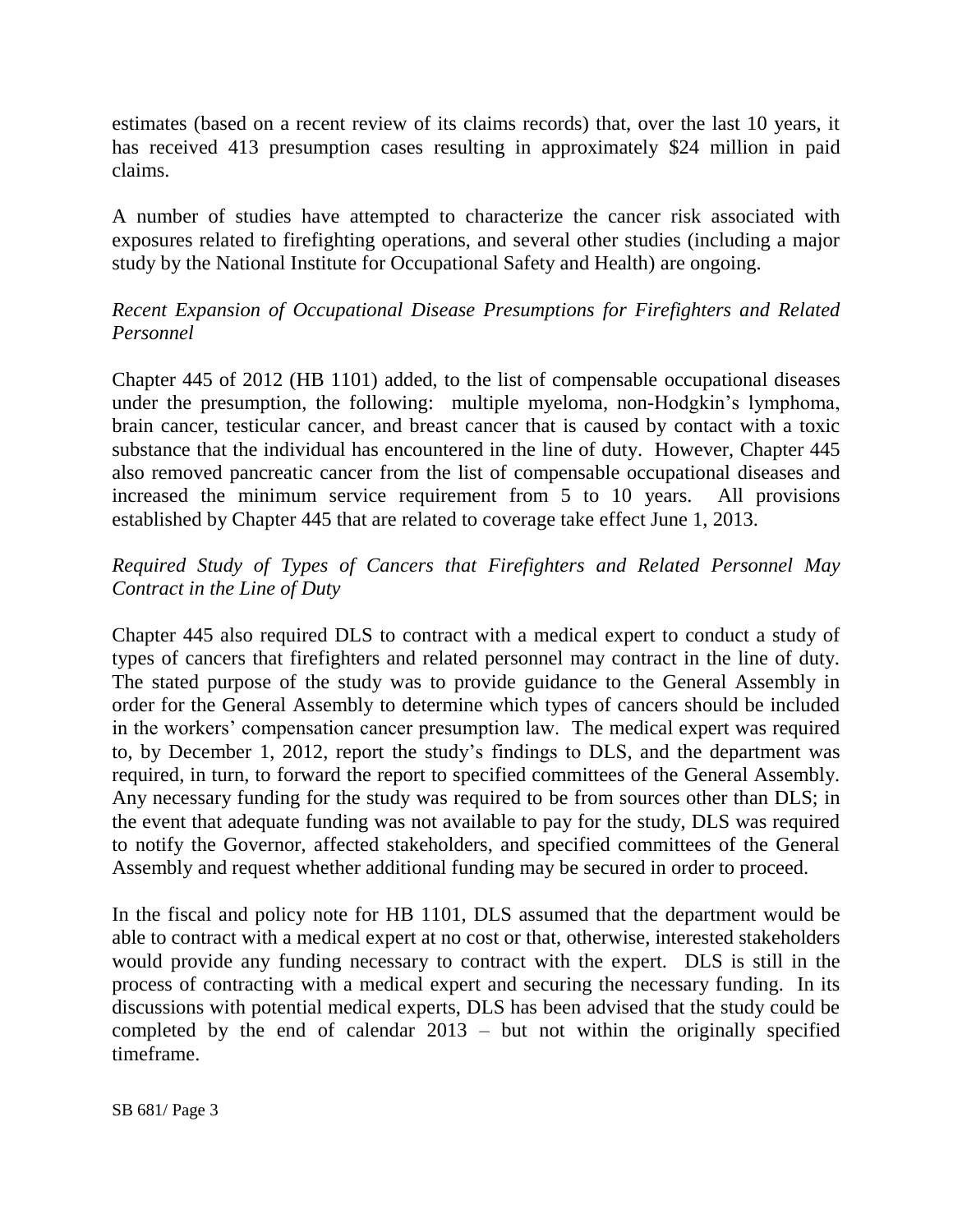**State/IWIF Fiscal Effect:** In the fiscal and policy note for HB 1101, DLS estimated that expenditures could increase beginning in fiscal 2013 due to that bill's alteration of the State's occupational disease presumptions. (Although Chapter 445 added five cancers and removed only one, the incidence of each cancer among firefighters and related personnel in these types of cases was and is unknown.) Most of the employees who are eligible for the presumptions affected by Chapter 445 are employed by local governments rather than by the State; thus, DLS advised that any increase in the amount of State expenditures for increased benefits paid was likely to be minimal. DLS further advised that any increase in State expenditures was offset by a minimal decrease in expenditures due to the increased minimum service requirement.

Under the present bill, the effects described above are generally delayed by two years and, therefore, begin in fiscal 2015 rather than in fiscal 2013. Due to the bill's provisions related to tolling the statute of limitations, it is assumed the bill will not result in fewer claims paid for the five cancers that were added by Chapter 445. Although the incidence of pancreatic cancer in these types of cases is unknown, delaying by two years the removal of pancreatic cancer from the presumption is not expected to significantly increase State expenditures.

Any costs associated with the required study stem not from the present bill but, rather, from Chapter 445.

**Local Fiscal Effect:** In the fiscal and policy note for HB 1101, DLS noted that local governments in the State were likely to be affected disproportionately by that bill because counties and municipalities (most of which are self-insured) employ the majority of emergency personnel affected. DLS advised that, although the amount of any such increase in expenditures could not be reliably estimated, it could – given the high per-claim cost for these types of cases – be significant. That bill's provisions related to minimum service requirements were expected to affect local governments in a similar manner to the State and IWIF.

Under the present bill, the effects described above are generally delayed by two years and, therefore, begin in fiscal 2015 rather than in fiscal 2013. Due to the bill's provisions related to tolling the statute of limitations, it is assumed the bill will not result in fewer claims paid for the five cancers that were added by Chapter 445. However, those provisions may result in slightly higher expenditures in the first year or two of expanded coverage (fiscal 2015 and 2016) than in subsequent years if claimants postpone filing to benefit from the presumption. Moreover, DLS advises that local expenditures may increase in fiscal 2013, 2014, and 2015 due to the bill's provision that delays by two years the removal of pancreatic cancer from the presumption. Because it is unclear how many eligible employees bring claims for pancreatic cancer under the presumption